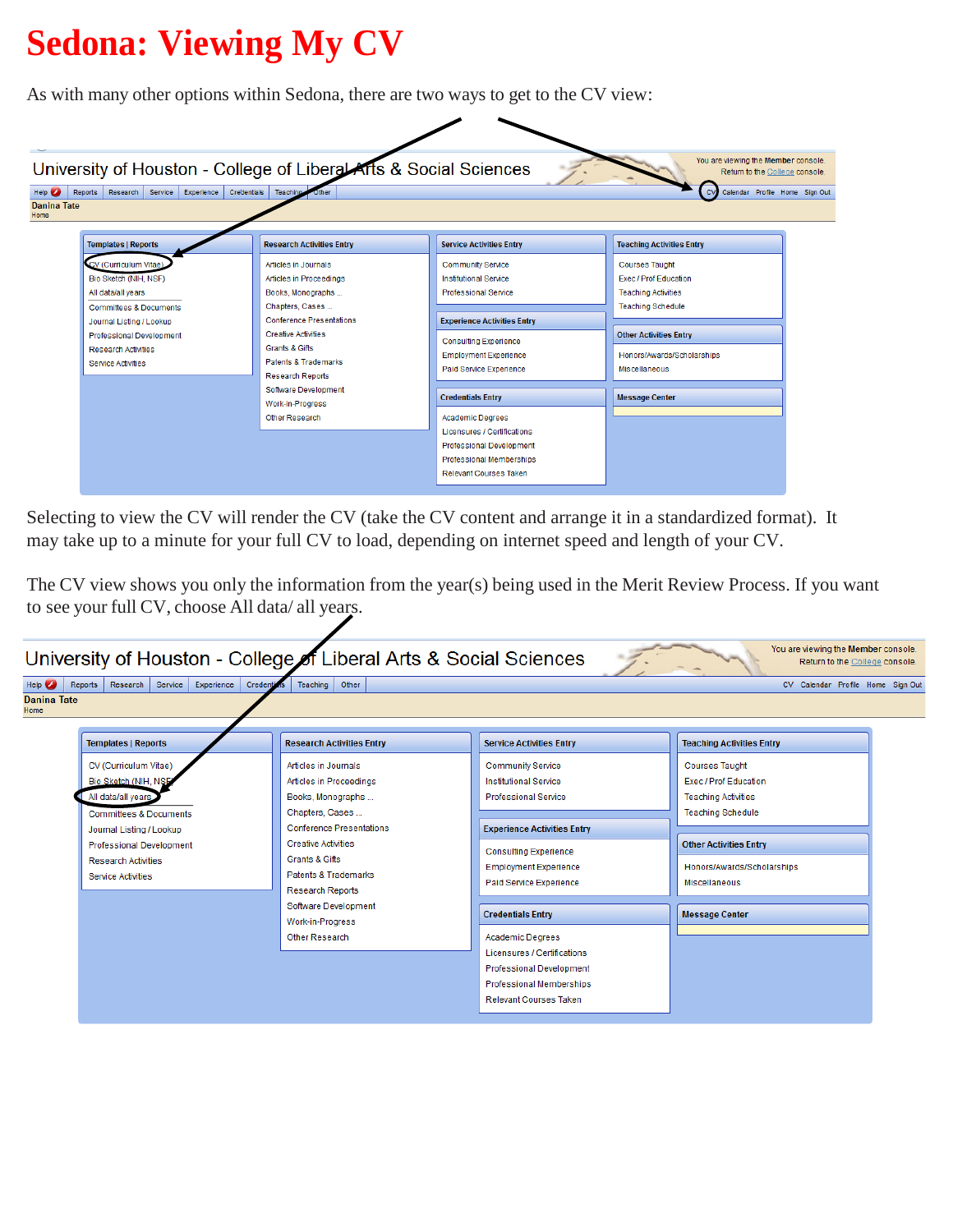### **How did this data get here?**

A group of UH graduate students manually entered some of the data from your CV into the Sedona database in Fall 2011. Some of the data, like your courses, is updated regularly from information in PeopleSoft. Make sure to double check all of your data, and let us know if you find any problems. All other information comes directly from you, and faculty members can enter data at any time throughout the year.

#### **Sedona Success Tip**

These templates are a great place to review your CV and make corrections or minor edits such as spelling corrections. Though you may add additional content in the CV templates, we do not recommend making major edits from this screen. Check out additional training materials to learn more about adding and managing CV content.

#### **Reviewing Your CV**

Scrolling down the screen, or clicking on or tapping the screen and using the Page Down buttons to move down, you will be aware that the CV adheres to the following grouping scheme to best meet the needs of merit review: Teaching, Research, and Service. The All data/ all years template has similar groupings: Education, Teaching Experience, Professional Activities, Research/Creative Activities, Honors & Awards, and Service.

## **Many ofthese items are editable.**

**Tell Me More!**



**Sedona Success Tip**<br>You may wish to avoid the little red X's. These will delete items off of your CV.